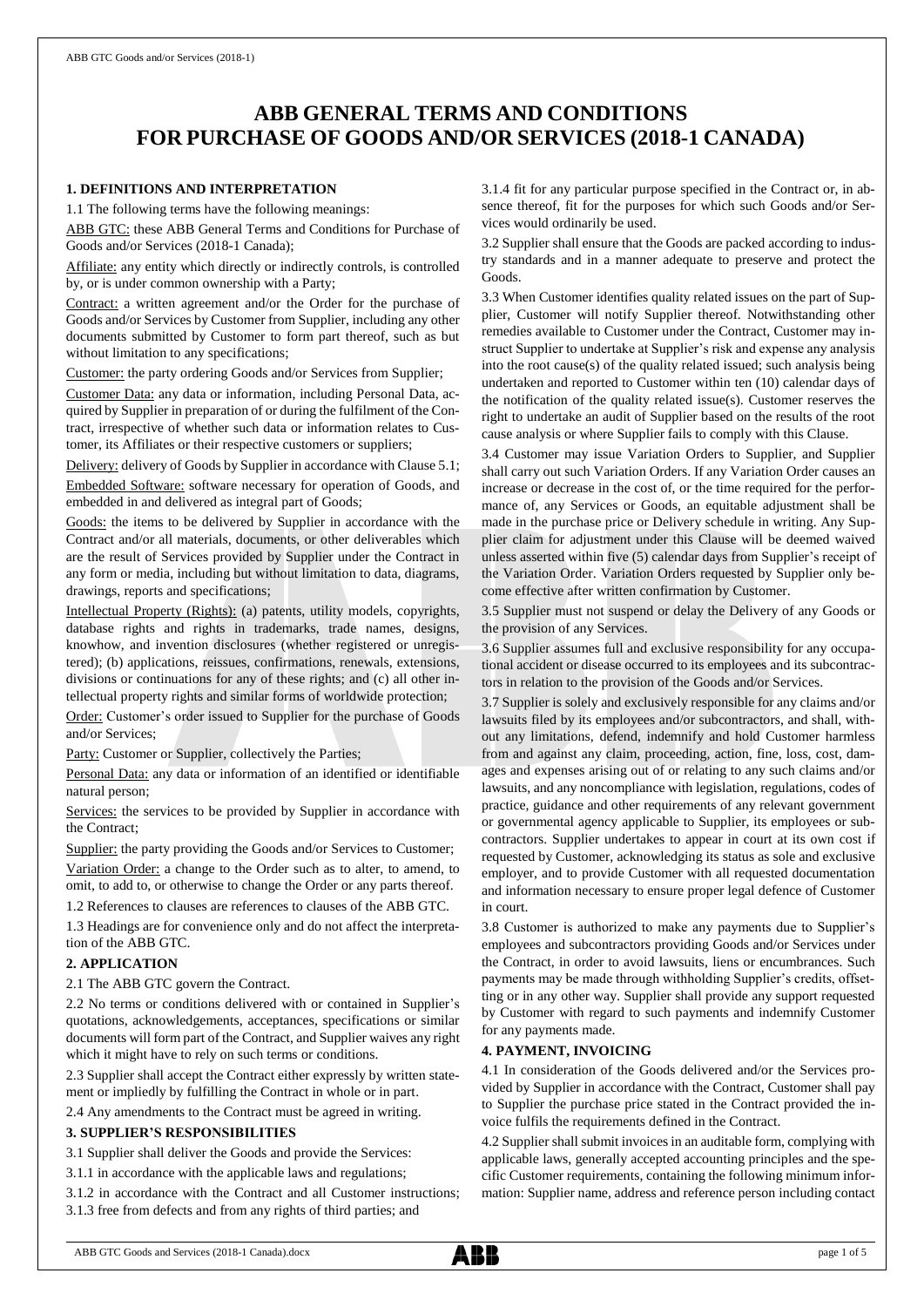details; invoice date; invoice number; Order number and Supplier number; address of Customer; quantity; specification of Goods and/or Services; price (total amount invoiced); currency; sales tax(es) amount(s); sales tax(es) registration number(s); approved exporter authorization number and/or other customs identification number, if applicable; payment terms as agreed.

4.3 Invoices must be sent to the billing address specified in the Contract.

4.4 Customer shall pay the invoice in accordance with the payment terms agreed in the Contract.

4.5 Customer will reimburse expenses only at cost and to the extent agreed in writing.

4.6 Services charged on the basis of hourly rates require written confirmation of Supplier's time sheets by Customer. Supplier shall submit such time sheets to Customer for confirmation as may be instructed by Customer but latest together with any related invoice. Confirmation of time sheets cannot be construed as acknowledgement of any claims. Customer is not obliged to pay invoices based on time sheets which are not confirmed by Customer in writing.

4.7 Customer reserves the right to set off or withhold payment for Goods and/or Services not provided in accordance with the Contract.

# **5. DELIVERY, PERFORMANCE OF SERVICES**

5.1 Unless agreed otherwise in the Contract, the Goods shall be delivered in accordance with INCOTERMS 2010 FCA, to the place defined in the Contract or, if no such place has been defined, to Customer's place of business.

5.2 The Services shall be provided at the place specified in the Contract or, if no such place has been specified, at Customer's place of business. 5.3 Supplier shall provide no later than at the time of acceptance of the Contract the following minimum information: number of packages and contents, the customs tariff numbers of the country of consignment, and the countries of origin for all Goods. For controlled Goods, the relevant national export control numbers must be indicated and, if the Goods and/or Services are subject to U.S. export regulations, the U.S. Export Control Classification Numbers (ECCN) or classification numbers of the International Traffic in Arms Regulations (ITAR) or Canadian Controlled Goods Program must be specified. Proofs of preferential origin as well as conformity declarations and marks of the country of consignment or destination are to be submitted without being requested; certificates of origin upon request. Supplier shall state the Order number on all invoices (in particular but not limited to commercial, pro forma or customs invoices).

5.4 The Goods shall be delivered, and Services shall be provided during Customer's business hours unless otherwise requested by Customer.

5.5 Upon Delivery, Supplier (or its appointed carrier) shall provide Customer a delivery note and any other required export and import documents not mentioned in Clause 5.3. If Customer has approved partial delivery, such delivery note shall also include the outstanding balance.

5.6 Ownership of the Goods passes to Customer at Delivery. To the extent that the Goods contain Embedded Software, ownership of such Embedded Software will not passto Customer, but Supplier shall grant, or – as applicable – shall procure that the third party owner grants, Customer and all users a worldwide, irrevocable, perpetual, transferable, non-exclusive, royalty-free right to use the Embedded Software as integral part of such Goods and/or for servicing either of them.

# **6. ACCEPTANCE**

6.1 Delivery of Goods or provision of Services may not be deemed to be acceptance of such Goods or Services by Customer. Customer shall have reasonable time to inspect or test the Goods and/or Services and to report any defects to Supplier. If a defect in the Goods and/or Services was not reasonably detectable during the inspection, Customer shall have reasonable time to provide notice of such defect after it has become apparent and/or to reject the Goods/Services.

6.2 The Parties may agree on a certain acceptance procedure, in which case acceptance will be subject to Customer's written acceptance statement. Supplier shall inform Customer in writing within a reasonable time period in advance when the Goods and/or Services are ready for acceptance.

6.3 Customer may enforce any remedy defined in the Contract for any rejected Goods or Services.

# **7. DELAY**

Time is of the essence in the execution of Supplier's obligations under the Contract. If the Delivery of Goods or the provision of Services does not comply with the agreed date(s), Customer may:

7.1 terminate the Contract in whole or in part;

7.2 refuse any subsequent delivery of the Goods or provision of the Services;

7.3 recover from Supplier any expenses reasonably incurred by Customer in obtaining the Goods and/or Services in substitution from another supplier;

7.4 claim damages for any cost, loss, expenses and liquidated damages incurred by Customer which are attributable to Supplier's delay; and

7.5 claim liquidated damages as agreed in the Contract.

# **8. WARRANTY AND REMEDIES**

8.1 Supplier warrants that the Goods and/or Services comply with the Contract, including but without limitation to Supplier's responsibilities as defined in Clause 3.1.

8.2 Supplier warrants that the Goods are new and unused at the date of Delivery and remain free from defects during the warranty period.

8.3 The warranty period is twenty four (24) months from Delivery.

8.4 In case of breach of any warranty which is not remedied within forty eight (48) hours from Customer's notification, or in case of any other breach of the Contract, Customer is entitled to enforce any or more of the following remedies at its discretion and at Supplier's expense:

8.4.1 to give Supplier another opportunity to carry out any additional work necessary to ensure that the Contract is fulfilled, and/or to obtain prompt repair or replacement of the defective Goods and/or Services;

8.4.2 to carry out (or to instruct a third party to carry out) any additional work necessary to make the Goods and/or Services comply with the Contract;

8.4.3 to refuse any further Goods and/or Services;

8.4.4 to claim such damages as may have been sustained by Customer as a result of Supplier's breach of the Contract;

8.4.5 to terminate the Contract; in such event Customer has no obligation to compensate Supplier, and, at Customer's option, Supplier shall pay back to Customer any remuneration received from Customer for the Goods and/or Services and take back the Goods at Supplier's own cost and risk.

8.5 In case of a breach of any warranty, the entire warranty period shall be restarted for the defective Goods/Services from the date the remediation is completed to Customer's satisfaction.

8.6 The rights and remedies available to Customer under the Contract are cumulative and are not exclusive of any rights or remedies available at law or in equity.

8.7 Supplier shall assign or cause to be assigned to Customer all of Supplier's rights and interest in all extended warranties for periods exceeding the applicable warranty period pursuant to Clause 8.3 which were received by Supplier from any of its subcontractors or vendors.

# **9. INTELLECTUAL PROPERTY RIGHTS**

9.1 Subject to Clause 9.2, Supplier hereby grants Customer, or undertakes to procure that Customer is granted, a worldwide, irrevocable, transferable, non-exclusive, royalty-free license to use the Intellectual Property Rights in the Goods, including Embedded Software, if any.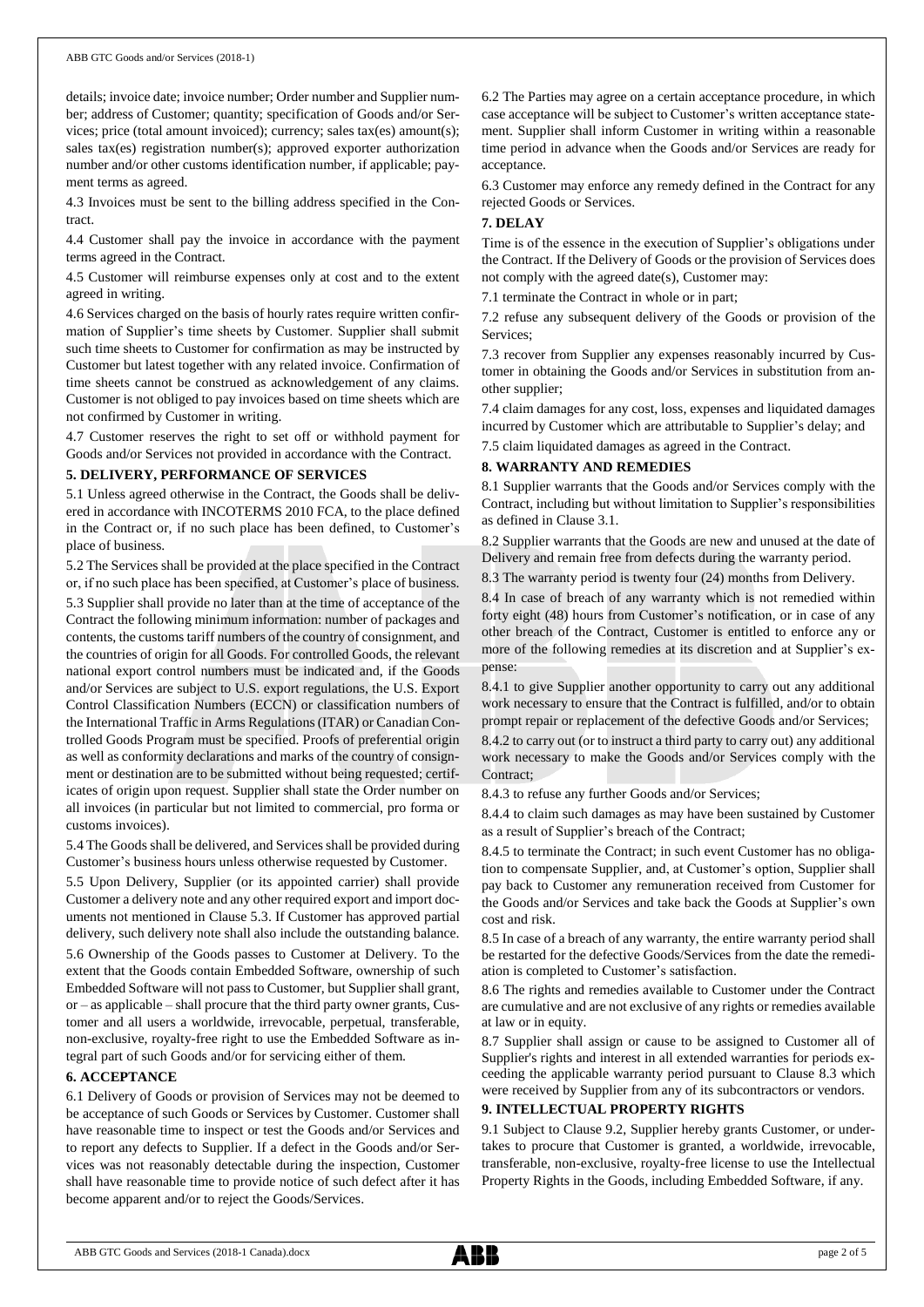9.2 Supplier herewith assigns to Customer full ownership rights in any Intellectual Property Rights in Goods resulting from the Services. Supplier further agrees, upon Customer's request and at its cost, to take all further steps necessary to perfect Customer's ownership to the Intellectual Property Rights.

9.3 Intellectual Property Rights in any Goods created by or licensed to Supplier prior or outside a Contract ("Pre-Existing IPR") will remain vested in Supplier (or the third party owner). To the extent that Pre-Existing IPR are embedded in any Goods resulting from the Services, Supplier grants, or undertakes to procure that the third party owner grants, Customer and its Affiliates a worldwide, irrevocable, transferable, non-exclusive, royalty-free license to use the Pre-Existing IPR as part of such Goods, including the right to improve, develop, market, distribute, sublicense or otherwise use such Pre-Existing IPR.

9.4 Supplier must specify in writing and prior to Delivery all open source software contained in or used by Embedded Software, if any, and request Customer's written approval. Supplier agrees to replace at its own cost any open source software components rejected by Customer with software of at least the same quality and functionality.

9.5 If any claim is made against Customer that the Goods and/or Services infringe a third party's Intellectual Property Rights, Supplier shall at its cost, but at Customer's discretion (i) procure for Customer and Customer's customers, as the case may be, the right to continue using the Goods and/or Services; (ii) modify the Goods and/or Services so they cease to be infringing; or (iii) replace the Goods and/or Services by non-infringing equivalents. Otherwise, Customer is entitled to terminate the Contract and to reclaim all sums which it has paid to Supplier thereunder.

# **10. COMPLIANCE, INTEGRITY**, **ENVIRONMENT AND SAFETY**

10.1 Supplier shall provide the Goods and/or Services in compliance with all relevant laws, regulations, and codes of practice.

10.2 Supplier and its subcontractors must comply with the ABB Lists of Prohibited and Restricted Substances and report to Customer the substances contained in the Goods. Supplier must also comply with the reporting and other requirements regarding Conflict Minerals made available under **[www.abb.com](http://www.abb.com/) – Supplying – Material Compliance – ABB Policy and Supplier Requirements** or otherwise and shall provide Customer with documents, certificates and statements as requested. Any statement made by Supplier to Customer (whether directly or indirectly) with regard to materials used for or in connection with the Goods and/or Services will be deemed to be a representation under the Contract.

10.3 Supplier represents and warrants that it is and will remain fully compliant with all applicable trade and customs laws, regulations, instructions, and policies, including, but not limited to, satisfying all necessary clearance requirements, proofs of origin, export and import licenses, permits and exemptions from, and making all proper filings with appropriate governmental bodies and/or disclosures relating to the provision of services, the release or transfer of goods, hardware, software and technology.

10.4 No material or equipment included in or used for the Goods and/or Services must originate from any company or country listed in any relevant embargo issued by the authority in the country where the Goods and/or Services will be used or an authority otherwise having influence over the equipment and material forming part of the Goods and/or Services. If any of the Goods and/or Services are or will be subject to export restrictions, it is Supplier's responsibility to promptly inform Customer in writing of the particulars of such restrictions.

10.5 Both Parties warrant that each will not, directly or indirectly, and that each has no knowledge that other persons will, directly or indirectly, make any payment, gift or other commitment to its customers, to government officials or to agents, directors and employees of each Party, or any other party in a manner contrary to applicable laws (including but not limited to the *Corruption of Foreign Public Officials Act* (Canada), U. S. Foreign Corrupt Practices Act, the UK Bribery Act 2010 and, where applicable, legislation enacted by member states and signatories implementing the OECD Convention Combating Bribery of Foreign Officials), and shall comply with all relevant laws, regulations, ordinances and rules regarding bribery and corruption. Nothing in the Contract will render either Party or any of its Affiliates liable to reimburse the other for any such consideration given or promised.

10.6 Supplier herewith acknowledges and confirms that Supplier has received a copy of ABB's Code of Conduct and ABB's Supplier Code of Conduct or has been provided information on how to access both ABB Codes of Conduct online under **[www.abb.com/Integrity](http://www.abb.com/Integrity)**. Supplier agrees to perform its contractual obligations in accordance with both ABB Codes of Conduct.

10.7 ABB has established reporting channels where Supplier and its employees may report suspected violations of applicable laws, policies or standards of conduct: Web portal: **[http://new.abb.com/about/in](http://new.abb.com/about/integrity/reporting-channels)[tegrity/reporting-channels](http://new.abb.com/about/integrity/reporting-channels)**; contact details specified on this Web portal.

10.8 Any violation of an obligation contained in this Clause 10 is a material breach of the Contract and entitles the other Party to terminate the Contract with immediate effect and without prejudice to any further rights or remedies available thereunder or at law. Notwithstanding anything to the contrary in the Contract, Supplier shall, without any limitations, indemnify and hold harmless Customer for all liabilities, damages, cost or expenses incurred as a result of any such violation and termination of the Contract, or arising from export restrictions concealed by Supplier.

10.9 To the extent Supplier attends any location under the care, custody or control of Customer, Supplier shall:

- a) comply with the environment, health and safety policies and procedures communicated by Customer for such location and applicable laws and regulations, it being understood that the more stringent or mandatory requirements shall be applied;
- b) maintain appropriate environmental practices, healthy and safe working conditions at such locations, including, without limitation, implementing appropriate policies and procedures regarding the management of hazardous materials and spills, electrical safety, control of hazardous energy (lock-out/tag-out), working at heights, confined space entry, machine guarding, lifting loads, energization and de-energization of power systems (electrical, mechanical and hydraulic), the whole using safe and effective industry practices;
- inform Customer as soon as possible of any actual or potential environmental, health and safety hazard or incident at such locations;
- d) allow Customer, from time to time, to review and audit applicable environment, health, safety and security documentation, procedures and conditions of Supplier;
- e) at the request of Customer, remedy as soon as possible any environmental, health, safety, or security risk associated with its presence at the location and, upon the reasonable request of Customer, remove from such location any of its employee or other representative whose conduct is inappropriate and represents a risk to personnel, the environment or assets.

# **11. CONFIDENTIALITY, DATA SECURITY, DATA PROTECTION**

11.1 Supplier shall keep in strict confidence all Customer Data and any other information concerning Customer's or its Affiliates' business, their products and/or their technologies which Supplier obtains in connection with the Goods and/or Services to be provided (whether before or after acceptance of the Contract). Supplier shall restrict disclosure of such confidential material to such of its employees, agents or subcontractors or other third parties as need to know the same for the purpose of the provision of the Goods and/or Services to Customer. Supplier shall ensure that such employees, agents, subcontractors or other third parties are subject to and comply with the same obligations of confidentiality as applicable to Supplier and will be liable for any unauthorized disclosures.

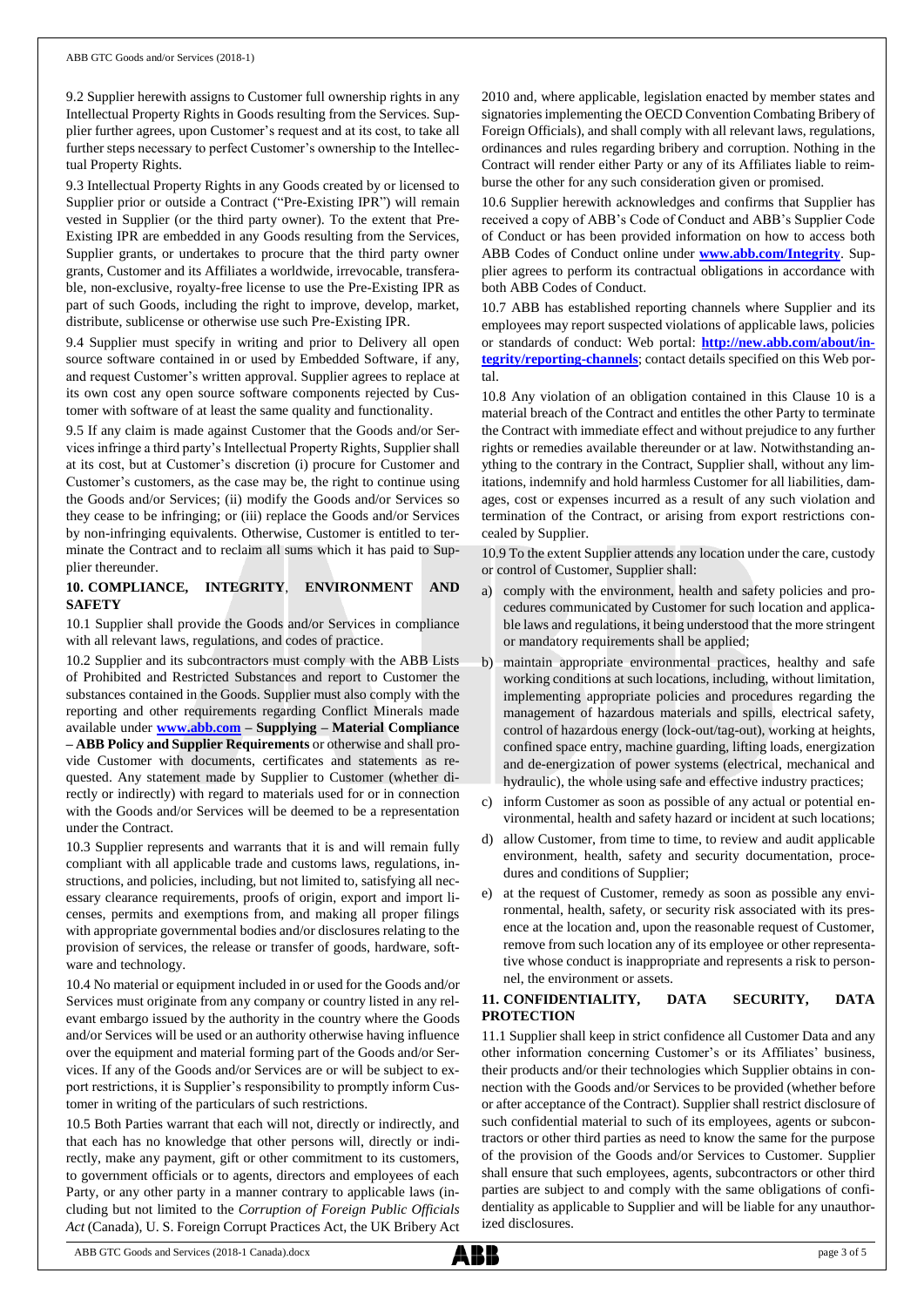11.2 Supplier shall apply appropriate safeguards, adequate to the type of Customer Data to be protected, against the unauthorised access or disclosure of Customer Data and protect such Customer Data in accordance with the generally accepted standards of protection in the related industry, or in the same manner and to the same degree that it protects its own confidential and proprietary information – whichever standard is higher. Supplier may disclose confidential information to Permitted Additional Recipients (which means Supplier's authorised representatives, including auditors, counsels, consultants and advisors) provided always that (i) such information is disclosed on a strict need-to-know basis, and (ii) such Permitted Additional Recipients sign with Supplier a confidentiality agreement with terms substantially similar hereto or, where applicable, are required to comply with codes of professional conduct ensuring confidentiality of such information. Supplier shall comply with, and ensure that the Permitted Additional Recipients comply with, any security procedure, policy or standard provided to Supplier by Customer or any of its Affiliates from time to time, and in particular with the ABB Cyber Security Requirements for Suppliers as made available under **www.abb.com – Supplying – Cybersecurity**, or as otherwise set out in the Contract.

11.3 Supplier must not (i) use Customer Data for any other purposes than for providing the Goods and/or Services, or (ii) reproduce the Customer Data in whole or in part in any form except as may be required by the respective Contract, or (iii) disclose Customer Data to any third party, except to Permitted Additional Recipients or with the prior written consent of Customer.

11.4 Supplier shall install and update at its own cost adequate virus protection software and operating system security patches for all computers and software utilized in connection with providing the Goods and/or Services.

11.5 Supplier shall inform Customer without delay about suspicion of breaches of data security or other serious incidents or irregularities regarding any Customer Data.

11.6 Supplier agrees that Customer may provide any information received from Supplier to Affiliates of Customer and to third parties.

11.7 Protection of Personal Data

11.7.1 If Customer discloses Personal Data to Supplier, Supplier shall comply with all applicable data protection laws and regulations.

11.7.2 Supplier shall apply appropriate physical, technical and organizational measures to ensure a level of security of Personal Data appropriate to the respective risk and the ability to ensure the ongoing confidentiality, integrity, availability and resilience of processing systems and services.

11.7.3 Supplier agrees that it will not withhold or delay its consent to any changes to this Clause 11 which in Customer's or its Affiliates' reasonable opinion are required to be made in order to comply with applicable data protection laws and regulations and/or with guidelines and advice from any competent supervisory authority, and agrees to implement any such changes at no additional cost to Customer.

11.7.4 Supplier acknowledges that the processing of Personal Data in accordance with the Contract may require the conclusion of additional data processing or data protection agreements with Customer or its Affiliates. To the extent such additional agreements are not initially concluded as part of the Contract, Supplier, its relevant Affiliates or subcontractors shall upon Customer's request promptly enter into any such agreement(s), as designated by Customer and as required by mandatory law or a competent data protection or other competent authority.

11.8 Supplier acknowledges that any failure on its part to comply with its obligations under this Clause will cause irreparable harm to Customer which cannot be adequately compensated by damages. Accordingly Customer shall be entitled, in addition to any other remedy available to it, to interlocutory and permanent injunctive relief to restrain any anticipated, present or continuing breach of said obligations.

#### **12. LIABILITY AND INDEMNITY**

12.1 Without prejudice to applicable mandatory law, Supplier shall, without any limitations, indemnify and hold harmless Customer for all liabilities, damages, cost, losses or expenses (including legal and expertise costs on a solicitor to client basis) incurred by Customer as a result of Supplier's breach of the Contract. Supplier shall, without any limitations, indemnify and hold harmless Customer for any claim made by a third party against Customer in connection with the Goods and/or Services, including but without limitation to claims that such Goods and/or Services infringe a third party's Intellectual Property Rights. Upon Customer's request Supplier shall defend Customer against any third party claims.

12.2 Supplier is responsible for the control and management of all of its employees, suppliers and/or subcontractors, and it is responsible for their acts or omissions as if they were the acts or omissions of Supplier. 12.3 Supplier shall maintain in force, and upon request provide evidence of, adequate liability insurance and statutory worker's compensation/employer's liability insurance with reputable and financially sound insurers, which however will not relieve Supplier from any liability towards Customer. The insured amount cannot be considered as limitation of liability. Supplier shall furnish Customer with detailed certificates of insurance evidencing that such coverage is in force and effect with thirty (30) calendar days' prior written notice of material change to coverage. All insurance required shall contain an endorsement to the effect that Supplier's insurance policies are considered primary and that any other policies shall be in excess only. Each such policy purchased by Supplier shall be endorsed to waive insurer's rights of subrogation against Customer.

12.4 Customer reserves the right to set off any claims under a Contract against any amounts owed to Supplier.

# **13. SUSPENSION**

13.1 Customer shall have the right to suspend performance of the Contract at any time for convenience for a period of up to ninety (90) calendar days in the aggregate without any compensation to Supplier. In case the suspension extends beyond ninety (90) calendar days, Supplier shall have the right to be compensated by Customer for the direct and reasonable incurred out-of-pocket costs of such additional suspension, such as cost of protection, storage and insurance. The agreed time for performance of the Contract or the concerned part thereof shall be extended by the time period of the suspension and the Delivery schedule shall be amended accordingly.

13.2 Supplier shall, upon Customer's request, suspend the performance of the Contract or any part thereof, including postponing the provision of Goods and/or Services, for such times and in such manner as Customer considers necessary (i) to remediate any health, safety or environmental deficiency by Supplier, or (ii) due to any default by Supplier, in which case Supplier shall bear all costs and be liable for the delay arising from such suspension and Clause 13.1 above shall not apply.

13.3 During any suspension Supplier shall properly protect, insure and secure the Goods and/or Services.

13.4 Supplier is obliged to make every its best effort to minimize the consequences of any suspension.

13.5 Supplier shall have no right to suspend performance of the Contract.

#### **14. TERMINATION**

14.1 Customer may terminate the Contract for convenience in whole or in part by giving Supplier thirty (30) calendar days written notice. In such event Customer shall pay to Supplier the value of the delivered and accepted but unpaid Goods and/or Services and proven direct cost reasonably incurred by Supplier for the undelivered Goods and/or Services, however in no event more than the price for the Goods and/or Services agreed under the Contract. No further compensation will be due to Supplier.